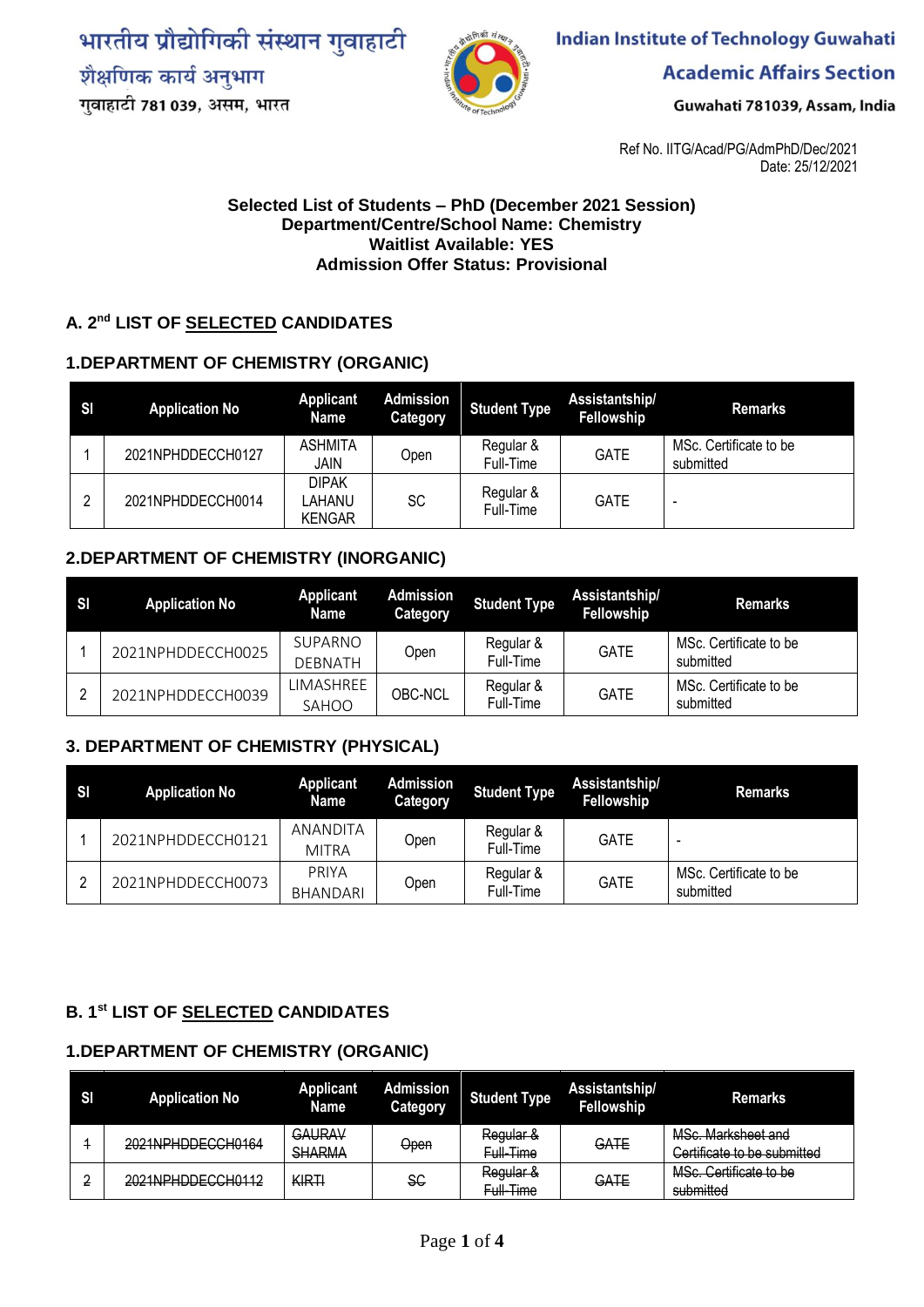## **2.DEPARTMENT OF CHEMISTRY (INORGANIC)**

| <b>SI</b> | <b>Application No</b> | <b>Applicant Name</b>                | <b>Admission</b><br><b>Category</b> | <b>Student</b><br>Type | Assistantship/<br>Fellowship | <b>Remarks</b>                                                                                       |
|-----------|-----------------------|--------------------------------------|-------------------------------------|------------------------|------------------------------|------------------------------------------------------------------------------------------------------|
|           | 2021NPHDDECCH0078     | <b>BRISTI MAINA</b><br><b>DEKA</b>   | Open                                | Regular &<br>Full-Time | GATE                         | MSc. Marksheet and<br>Certificate to be submitted                                                    |
| 2         | 2021NPHDDECCH0095     | <b>SANTANA</b><br><b>CHAKRABORTY</b> | Open                                | Regular &<br>Full-Time | GATE                         | MSc. Certificate to be<br>submitted                                                                  |
|           | 2021NPHDDECCH0002     | <b>GEETANJALI</b><br><b>DEKA</b>     | Gen-EWS                             | Regular &<br>Full-Time | <b>GATE</b>                  | Updated Gen-EWS certificate<br>to be submitted                                                       |
| 4         | 2021NPHDDECCH0106     | <b>PRIYA GURUNG</b>                  | <b>OBC-NCL</b>                      | Regular &<br>Full-Time | GATE                         |                                                                                                      |
| 5         | 2021NPHDDECCH0146     | <b>SAYARI DEWAN</b>                  | OBC-NCL                             | Regular &<br>Full-Time | GATE                         | MSc. Marksheet and<br>Certificate to be submitted.<br>Updated OBC-NCL certificate<br>to be submitted |

## **3. DEPARTMENT OF CHEMISTRY (PHYSICAL)**

| SI | <b>Application No</b> | <b>Applicant</b><br>Name             | <b>Admission</b><br>Category | <b>Student</b><br>Type | Assistantship/<br>Fellowship | <b>Remarks</b>                                                                                    |
|----|-----------------------|--------------------------------------|------------------------------|------------------------|------------------------------|---------------------------------------------------------------------------------------------------|
|    | 2021NPHDDECCH0069     | <b>ABHAY</b><br><b>KUMAR</b>         | Open                         | Regular &<br>Full-Time | JRF(NET)<br>UGC              | MSc. Certificate to be submitted                                                                  |
| 2  | 2021NPHDDECCH0178     | <b>SAILENDRA</b><br><b>PRADHAN</b>   | <b>Open</b>                  | Regular &<br>Full-Time | JRF(NET)<br><b>CSIR</b>      |                                                                                                   |
|    | 2021NPHDDECCH0131     | VARSHA<br><b>KUMARI</b>              | <b>OBC-NCL</b>               | Regular &<br>Full-Time | <b>GATE</b>                  | MSc. Marksheet and Certificate to be<br>submitted. Updated OBC-NCL<br>certificate to be submitted |
| 4  | 2021NPHDDECCH0089     | <b>TUSHARKANT</b><br><b>ICHAGUTU</b> | ST                           | Regular &<br>Full-Time | JRF(NET)<br><b>GSIR</b>      | $\sim$                                                                                            |

## **B. LIST OF WAIT LISTED CANDIDATES**

**(Based on the vacancies from the selected candidates, candidates in the respective categories from the following list will be considered)**

## **1. DEPARTMENT OF CHEMISTRY (ORGANIC)**

| S <sub>l</sub> | App_No            | <b>Applicant Name</b>                      | <b>Student Type</b>    | Assistantship/<br>Fellowship | <b>Remarks</b>                                       | <b>Admission</b><br><b>Offer Status</b> |
|----------------|-------------------|--------------------------------------------|------------------------|------------------------------|------------------------------------------------------|-----------------------------------------|
|                | 2021NPHDDECCH0169 | CHAITRA NARAYAN<br><b>HEGDE</b>            | Regular &<br>Full-Time | DST-Inspire                  | MSc. Certificate to<br>be submitted                  | Wait List                               |
| 2              | 2021NPHDDECCH0157 | <b>DEEPAK YADAV</b>                        | Regular &<br>Full-Time | <b>GATE</b>                  | MSc. Certificate to<br>be submitted                  | Wait List                               |
| 3              | 2021NPHDDECCH0047 | <b>RASHMI RATNAKAR</b><br><b>CHODANKAR</b> | Regular &<br>Full-Time | <b>GATE</b>                  |                                                      | Wait List                               |
| 4              | 2021NPHDDECCH0067 | <b>SRIJITA BASU</b>                        | Regular &<br>Full-Time | <b>GATE</b>                  | MSc. Certificate to<br>be submitted                  | Wait List                               |
| 5              | 2021NPHDDECCH0030 | <b>PRATIBHA</b>                            | Regular &<br>Full-Time | <b>GATE</b>                  | MSc. Marksheet<br>and Certificate to<br>be submitted | Wait List                               |
| 6              | 2021NPHDDECCH0043 | <b>SWAGATA CHOUDHURY</b>                   | Regular &<br>Full-Time | <b>GATE</b>                  |                                                      | Wait List                               |
|                | 2021NPHDDECCH0015 | SOUMYA KONER                               | Regular &<br>Full-Time | <b>UGC</b>                   |                                                      | Wait List                               |
| 8              | 2021NPHDDECCH0010 | NISHKANT MALKOTI                           | Regular &<br>Full-Time | <b>UGC</b>                   | MSc. Certificate to<br>be submitted                  | Wait List                               |
| 9              | 2021NPHDDECCH0041 | SOUVIK MAJUMDER                            | Regular &<br>Full-Time | <b>GATE</b>                  | MSc. Certificate to<br>be submitted                  | Wait List                               |
| 10             | 2021NPHDDECCH0098 | <b>SAPNA</b>                               | Regular &<br>Full-Time | <b>GATE</b>                  | MSc. Certificate to<br>be submitted                  | Wait List                               |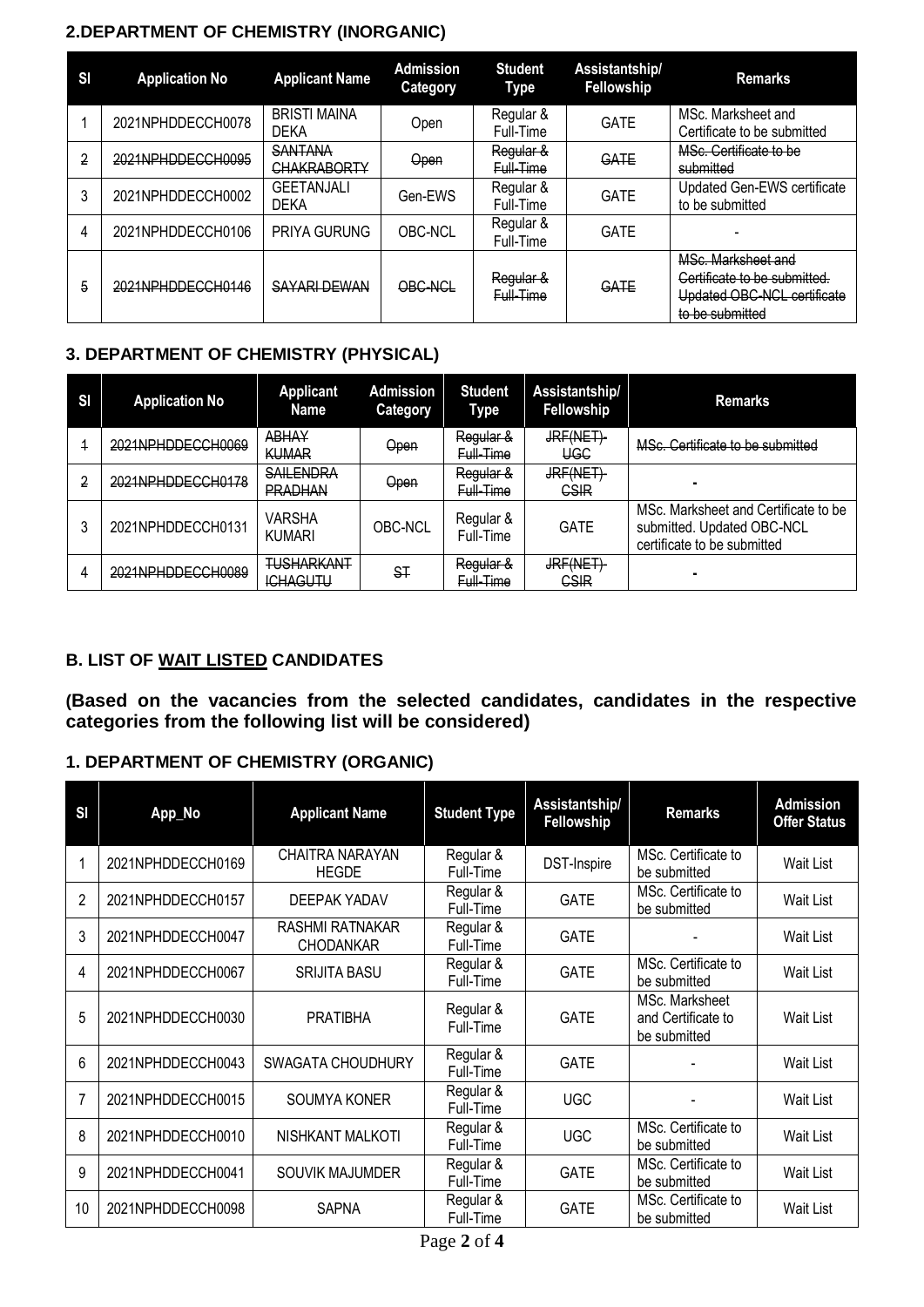| S <sub>1</sub> | App_No            | <b>Applicant Name</b>                 | <b>Student Type</b>    | Assistantship/<br>Fellowship | <b>Remarks</b>                                                                                                | <b>Admission</b><br><b>Offer Status</b> |
|----------------|-------------------|---------------------------------------|------------------------|------------------------------|---------------------------------------------------------------------------------------------------------------|-----------------------------------------|
| 11             | 2021NPHDDECCH0101 | <b>KUSH MANDAL</b>                    | Regular &<br>Full-Time | <b>GATE</b>                  | MSc. Certificate to<br>be submitted                                                                           | Wait List                               |
| 12             | 2021NPHDDECCH0155 | <b>DIVY MEENA</b>                     | Regular &<br>Full-Time | <b>UGC</b>                   | MSc. Marksheet<br>and Certificate to<br>be submitted                                                          | Wait List                               |
| 13             | 2021NPHDDECCH0118 | ABHRAJYOTI GHOSH                      | Regular &<br>Full-Time | <b>GATE</b>                  |                                                                                                               | Wait List                               |
| 14             | 2021NPHDDECCH0038 | SUNIDHI SINGH                         | Regular &<br>Full-Time | <b>GATE</b>                  | <b>Updated EWS</b><br>certificate to be<br>submitted. MSc.<br>certificate to be<br>submitted.                 | Wait List                               |
| 15             | 2021NPHDDECCH0107 | SUCHETA MONDAL                        | Regular &<br>Full-Time | <b>GATE</b>                  | MSc. certificate to<br>be submitted                                                                           | Wait List                               |
| 16             | 2021NPHDDECCH0016 | PRIYANKA DEY                          | Regular &<br>Full-Time | <b>GATE</b>                  |                                                                                                               | Wait List                               |
| 17             | 2021NPHDDECCH0106 | PRIYA GURUNG                          | Regular &<br>Full-Time | <b>GATE</b>                  |                                                                                                               | Wait List                               |
| 18             | 2021NPHDDECCH0022 | <b>ARUN KUMAR</b>                     | Regular &<br>Full-Time | <b>UGC</b>                   | <b>Updated EWS</b><br>certificate to be<br>submitted. MSc.<br>Marksheet and<br>Certificate to be<br>submitted | Wait List                               |
| 19             | 2021NPHDDECCH0167 | <b>MONIKA</b>                         | Regular &<br>Full-Time | <b>GATE</b>                  | Updated OBC-NCL<br>certificate to be<br>submitted. MSc.<br>Certificate to be<br>submitted                     | Wait List                               |
| 20             | 2021NPHDDECCH0006 | <b>ABHIJIT MONDAL</b>                 | Regular &<br>Full-Time | <b>GATE</b>                  | <b>Updated EWS</b><br>certificate to be<br>submitted                                                          | Wait List                               |
| 21             | 2021NPHDDECCH0152 | SUBHAM SUBHADARSI<br><b>SWAIN</b>     | Regular &<br>Full-Time | <b>UGC</b>                   | MSc. Marksheet to<br>be submitted                                                                             | Wait List                               |
| 22             | 2021NPHDDECCH0049 | NARENDRA PRASAD<br><b>SAHOO</b>       | Regular &<br>Full-Time | <b>GATE</b>                  | Updated OBC-NCL<br>certificate to be<br>submitted. MSc.<br>Certificate to be<br>submitted                     | Wait List                               |
| 23             | 2021NPHDDECCH0144 | <b>RAVINKUMAR</b><br>SUNILBHAI VALAND | Regular &<br>Full-Time | <b>GATE</b>                  |                                                                                                               | Wait List                               |
| 24             | 2021NPHDDECCH0051 | <b>AJAY MONDAL</b>                    | Regular &<br>Full-Time | <b>UGC</b>                   |                                                                                                               | Wait List                               |
| 15             | 2021NPHDDECCH0102 | <b>AMRITA MAITY</b>                   | Regular &<br>Full-Time | <b>GATE</b>                  | MSc. Certificate to<br>be submitted                                                                           | Wait List                               |
| 26             | 2021NPHDDECCH0134 | <b>SHAMSHAD</b><br>HAJIMALANG MULLA   | Regular &<br>Full-Time | <b>GATE</b>                  | MSc. Certificate to<br>be submitted                                                                           | Wait List                               |
| 27             | 2021NPHDDECCH0029 | RAVINDRA KUMAR<br><b>KUMHAR</b>       | Regular &<br>Full-Time | <b>UGC</b>                   | MSc. Marksheet<br>and Certificate to<br>be submitted                                                          | Wait List                               |
| 28             | 2021NPHDDECCH0039 | LIMASHREE SAHOO                       | Regular &<br>Full-Time | <b>GATE</b>                  | MSc. Certificate to<br>be submitted                                                                           | Wait List                               |
| 29             | 2021NPHDDECCH0090 | <b>ABHIPSA GHOSH</b>                  | Regular &<br>Full-Time | <b>GATE</b>                  | MSc. Certificate to<br>be submitted                                                                           | Wait List                               |
| 30             | 2021NPHDDECCH0018 | AMAN SHARMA                           | Regular &<br>Full-Time | <b>GATE</b>                  | MSc. Certificate to<br>be submitted                                                                           | Wait List                               |
| 31             | 2021NPHDDECCH0082 | AMRENDRA NATH                         | Regular &<br>Full-Time | <b>GATE</b>                  |                                                                                                               | Wait List                               |